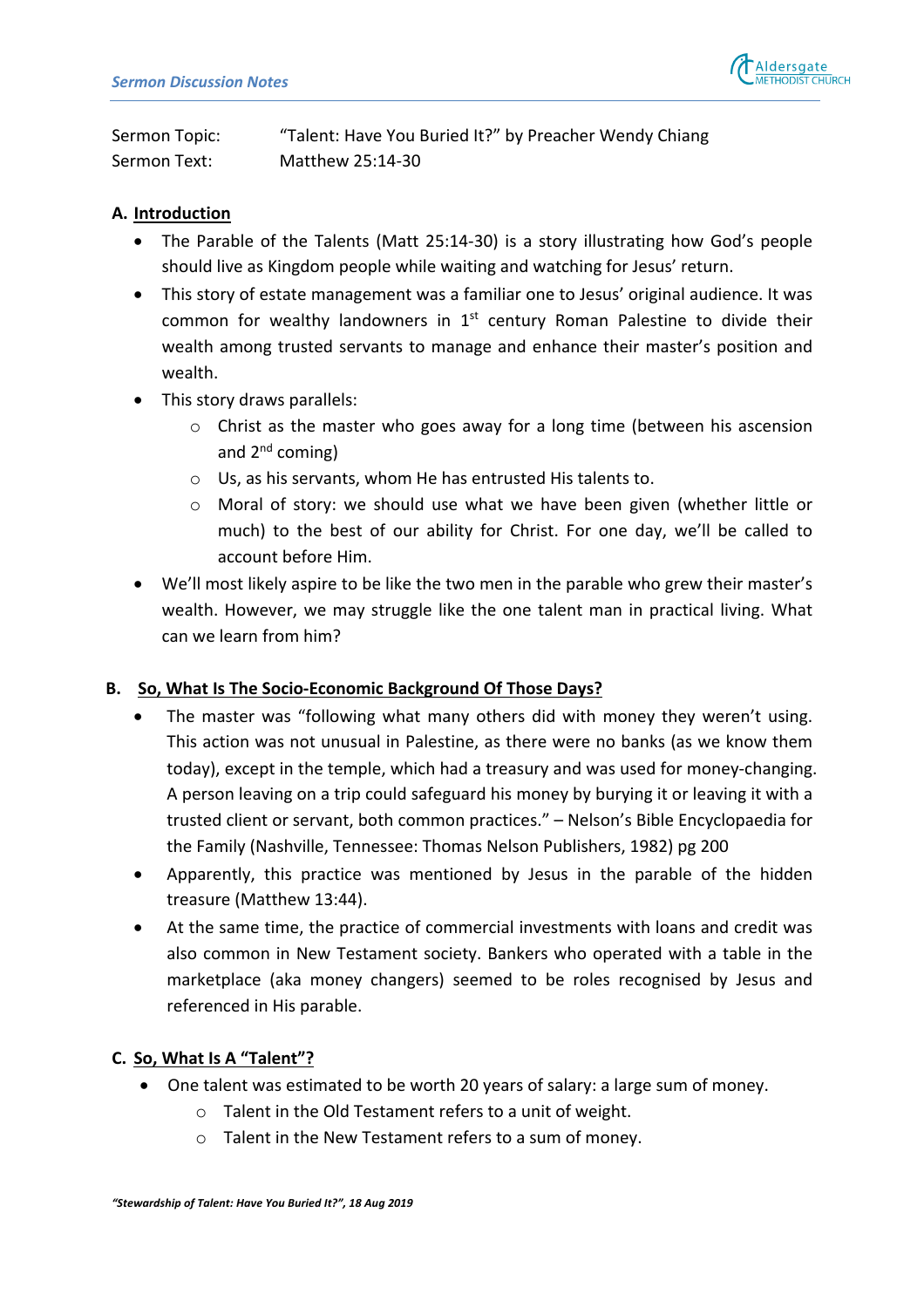

- o The Oxford Dictionary defines talent as "a natural skill, or personal ability". This definition is derived from the parable of the talent.
- While talent refers to wealth in its original context, it can also be expanded to include both wealth and resources in our context. Hence we are all talented because we have been entrusted with a certain amount of wealth and resources.

# **D. So, Where Do We Get Our Talents From?**

- Hereditary
	- $\circ$  What our family may pass down to us, special endowment to family lineage.
- Natural
	- $\circ$  Abilities we are born with that become apparent as we mature, and through opportunities and environments that facilitate their expression.
- Learnt
	- $\circ$  Through observation, trial and error, training and discipline (practice makes permanent).
- Holy Spirit
	- o Abilities that are spiritual in nature and serve a spiritual purpose. May or may not overlap with natural abilities.
- Whether our talents are hereditary, natural, learnt or from the Holy Spirit, "every good and perfect gift is from above, coming down from the Father of the heavenly lights, who does not change like shifting shadows" (James 1:17)
- J.C. Ryle write "Anything whereby we may glorify God is a talent. Our gifts, our influence, our money, our knowledge, our health, our strength, our time, our senses, our reason, our intellect, our memory, our affections. Our privileges as members of Christ's Church, our advantages as possessors of the Bible. All these are talents. Where came these things? Whose hand bestowed them? Why are we what we are? There is only one answer to these questions. All that we have is a loan from God. We are God's stewards. We are God's debtors. Let this thought sink deeply into our hearts."

## **E. So, What Purposes Do Our Talents Serve?**

- Bless and benefit others (1 Peter 4:10)
- Build God's Kingdom wherever we are placed
- Be a diligent steward for Jesus till He returns to reward us (v14, 21,23, 1 Cor 4:2)

## **F. So, Why Did The One Talent Man Hide His Talent?**

- Since it was culturally acceptable for the one talent man to bury money for security or invest for profit, why was he faulted for his choice?
- The use of the word "but" (in v 18 and 26) gives us some revelation and reflection.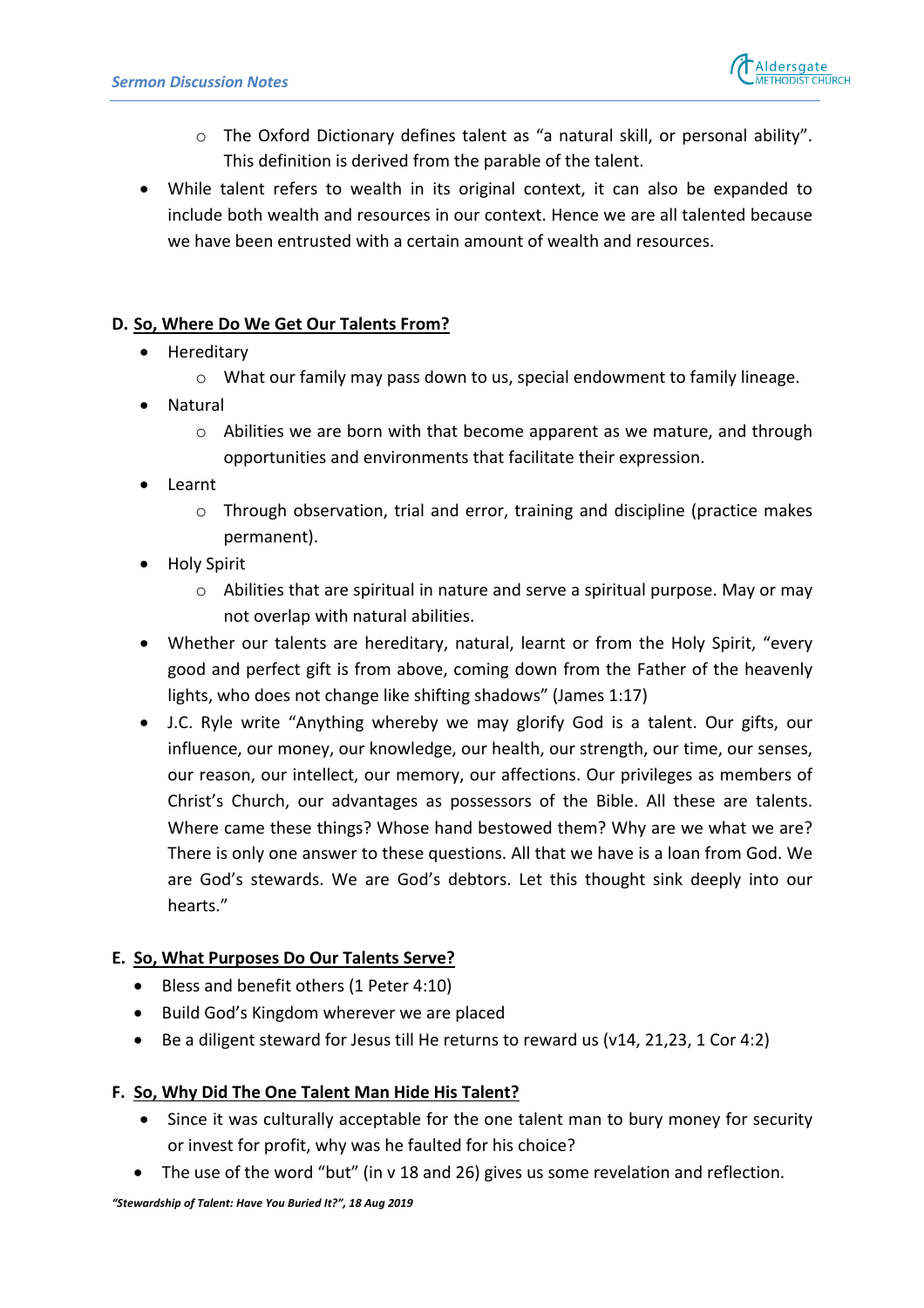

- "But" is a powerful word. A storyteller uses it to highlight contrast, throws tension in the plot, and surfaces unspoken assumptions:
	- $\circ$  1<sup>st</sup> man worked his talents, 2<sup>nd</sup> man worked his talents, we would assume the  $3<sup>rd</sup>$  man would work his talents. BUT HE BURIED IT.
	- $\circ$  1<sup>st</sup> man was praised, 2<sup>nd</sup> man was praised, we would assume 3<sup>rd</sup> man would be praised since he chose a culturally acceptable action. BUT HE WAS CONDEMNED.
- One talent man: What assumptions did Jesus surface through the rebuke?
	- $\rightarrow$  His Misjudgement: The one talent man perceived his master as a hard man, harvesting where he had not sown and gathering where he had not scattered seed. However, would a hard man entrust his talents to his servants, share with them profits of investment or invite them into his joy (indicating a change of status of relationship). An exploiter or tyrant would not do this. The one talent man zoomed in on the master's character instead of his personal responsibility.
	- $\rightarrow$  His Motivation: The one talent man claimed that he hid the talent due fear. But fear should have led him to secure the talent with the bankers who would give interest on deposit. Fear should have led him to thoughtfully think of his master's interest. Instead, he chose the easier option: take effort to bury it rather than take effort to attend to it. What was the one talent man planning to do with the remaining time till his master return? The time of absence was long enough was the man to attend to his personal interest than to the interest of the master. His action was based on his personal convenience and indulgence rather than his master' interest.
	- $\rightarrow$  Matter of the Heart: How he dealt with what he was entrusted showed where his allegiance lied. He was not watching and waiting for his master, but did as he pleased.

#### **G. So, Why Do We Hide Our Talents?**

• The word "but" invites us into the story. We too, like the one talent man, have our assumptions of Jesus and this will force us to confront our stewardship. By whose authority are we going to accept on what is given to us?